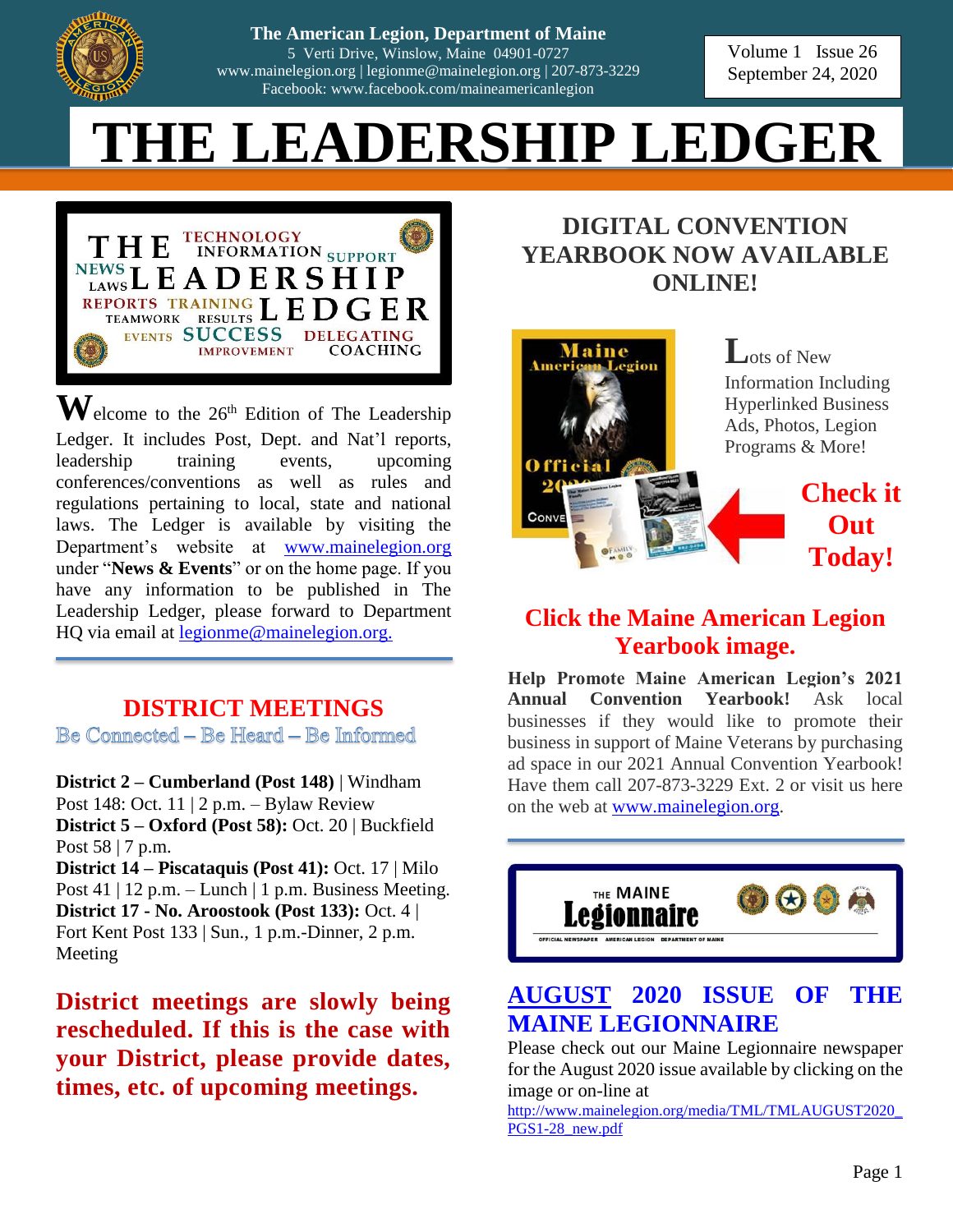# **THE MAINE LEGIONNAIRE SUBMISSIONS**

**P**lease be reminded that only those articles and/or pictures which are sent in proper form will be considered for publication in The Maine Legionnaire. As we continue to receive an overabundance of photos for publishing, we must have guidelines to follow. In order to publish any photo(s) received, effective immediately, the submitter must include the following: Who are the individuals in the photo (left to right), what the photo is about, and when and where the event took place. If the above mentioned is not provided, the photo will be returned to the submitter for clarification and submission of the required information.

Anyone interested in submitting an article and/or a photo, please send via email to [legionme@mainelegion.org](mailto:legionme@mainelegion.org) or [rachael@mainelegion.org](mailto:rachael@mainelegion.org) or mail to The American Legion, Department of Maine, 5 Verti Drive, Winslow, Maine 04901-0727. Deadline for May Issue: October 23, 2020

# **2021 HIGH SCHOOL ORATORICAL CONTEST**



**T**he American Legion, Department of Maine High School Oratorical Scholarship Contest will once again be held at Thomas College in Waterville on Feb. 13, 2021 at 9 a.m. Snow Date: Feb. 20, 2021 at 9 a.m.

Follow this link for complete **DETAILS & FORMS**,

### **MEMBERSHIP IMPACT REPORT**

<https://www.legion.org/membership/impact>



## **AMERICAN LEGION POST 76 HONORS 1ST RESPONDERS**

**T**his year I wanted to highlight the great work that Scarborough's Libby-Mitchell Post 76 of the American Legion does for our community. Almost every month during the past year, Commander Phil Ceaser, Dave Dolloff, and several of their other officers and members invited all 1<sup>st</sup> responders, Public Works employees, and bus drivers down to their facility on Manson Libby Rd., for breakfast or a BBQ luncheon. Each month, I would remind Phil that our generation is supposed to be thanking his generation for their service to our country, not the other way around. The answer was always the same, the members of the Libby-Mitchell Post appreciate and want to recognize the town's first responders and other public servants for their service to our community. These are some of the most selfless individuals I've had the pleasure of knowing. Throughout the year they put on dinners and other fund raising events to support Honor Flight Maine and other important causes. For decades, they have organized and lead the Town's Memorial Day Parade preceded by solemn individual ceremonies at each of the town's cemeteries and the Dunstan monument. Thank you to the members and leadership of Libby-Mitchell Post 76 for your service to our country, and for your thoughtful recognition of our town's public servants. You represent the best of our community!



# **D.A.V. WIFE'S EQUINE THERAPY PROGRAM**

The Disabled American Veterans (DAV) will be doing an article on Wife's Equine Therapy program for PTSD Veterans on Friday, Sept. 25 at 1:00 p.m., 186 Garland Line Road, Garland, ME. We are currently looking for a few Legionnaires to represent the Department at this event. Please notify HQ at 207- 873-3229 if you will be attending.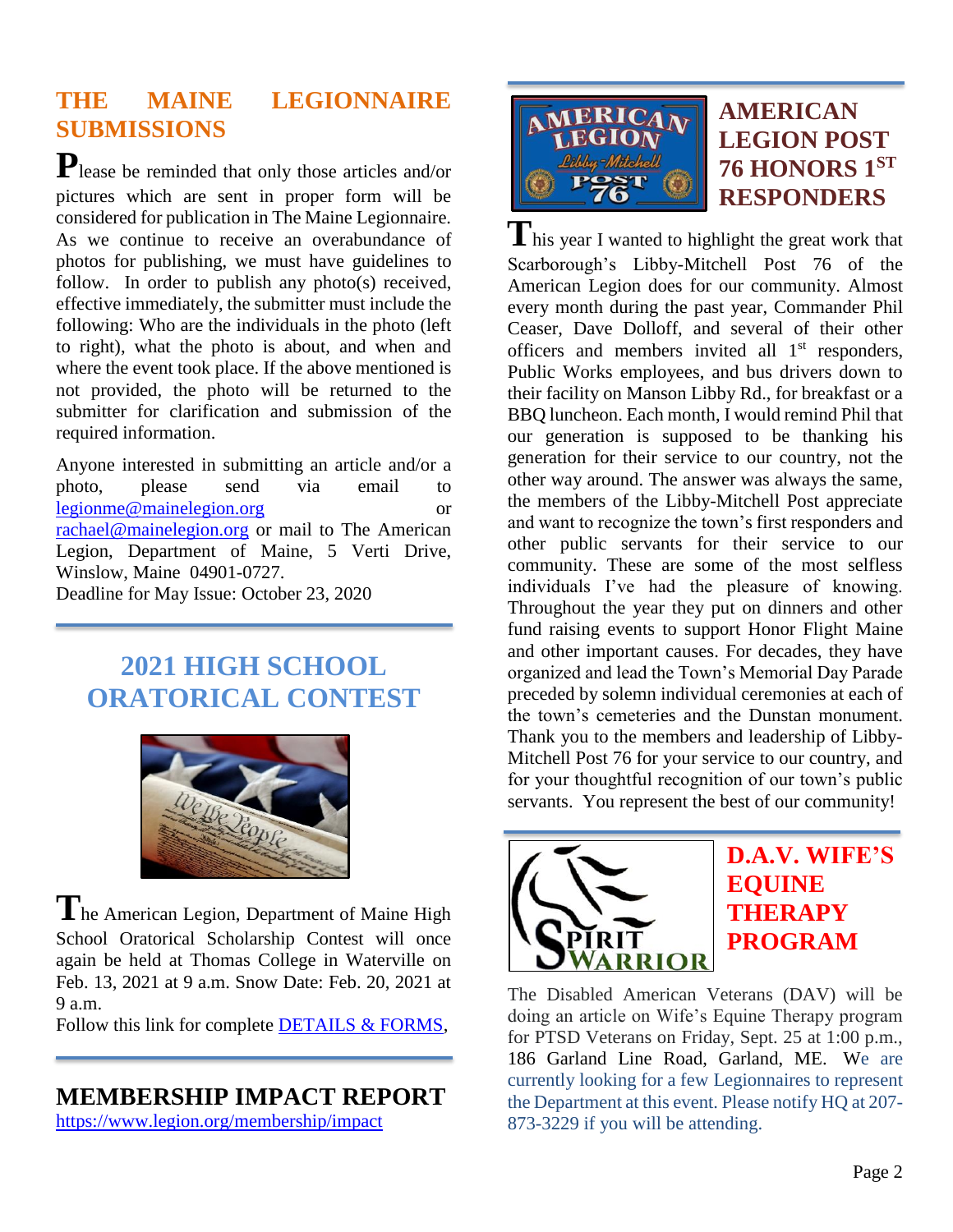

## **You Can Make a Difference! Show Your Support to Veterans in the State of Maine by Donating Today!**

In these challenging times, we ask that you consider a donation to the American Legion Department of Maine Foundation.

Due to COVID-19 restrictions in Maine, an extremely important revenue stream has been greatly curtailed revenue that supports the daily operations of our service office at Togus VA.

Please consider a donation, regardless of size to keep operations running. You can donate online by clicking the DONATE TODAY button below or by visiting **[http://www.mainelegion.org/pages/foundation.php.](http://www.mainelegion.org/pages/foundation.php)**  You may also donate by mail. Checks should be made payable to American Legion Department of Maine Foundation and mailed to: American Legion Department of Maine Foundation, 5 Verti Drive, Winslow, ME 04901-0727.

Please make sure to provide your name and address so that we may send you a tax receipt.



## **Thank you in advance for your generous contribution!**

The American Legion, Department of Maine Foundation is a non-profit  $501$  (c)(3) organization exclusively for charitable purposes including the making of distributions to organizations that qualify as exempt organizations described under section  $501(c)(3)$  of the Internal Revenue code, or corresponding section of any future federal tax code. All donations to the foundation are taxdeductible under the United States Tax Code and Internal Revenue Service.

The Foundation's mission is to provide financial assistance, promote Americanism, Youth Programs, National Security, and Veterans Affairs & Rehabilitation that will enhance the lives of our Veterans, their families, children and communities in the State of Maine today and for future generations.

### **MAINE LEGION COLLEGE CLASS FOR 2020**

| <b>Date</b> | Time | Location |
|-------------|------|----------|
|             |      |          |

**Sept. 26 & 27 8:30 a.m. Dept. H.Q.**

**P**hysical distancing set up & Wearing Masks are encouraged (if possible).



## **DONATIONS-Foundation**

Peter Johnson-\$100; Ronda Lecompte-\$25; Sherree Paradis- \$100; Julie Dussinger-\$100; Peter Jabaut-\$100 Denise Tepler- \$50; David Tanguay-\$500; Joanne Ottman-\$50; Russell Jabaut- \$100; Joseph Yarmala-\$100; Nicolas Hamlin-\$1,000; Nancy Laffin-\$30; Jonathan Robertson-\$20; Tracy Grieves-\$40; Paul L'Heureux-\$500; Patricia Thurston-\$100; Jason Hall-\$50, Penobscot County District 13-\$48, Sherman Lahaie Jr.-\$100; John Perrino-\$100, Lloyd Woods-\$50, Eugene & Ellen Connolly-\$50, Franklin McKenzie-\$1,000, Kirk Thurston- \$100, Nancy Gillespie-\$200, Maureen Malley-\$40, Kirt Bunty- \$100, Debra Couture-\$200, District 3 (Androscoggin County)- \$200, Susan Hall-\$20, Steve Simard-\$50, Committee to Elect Jared Golden-\$1,000, Auburn Post 153-\$200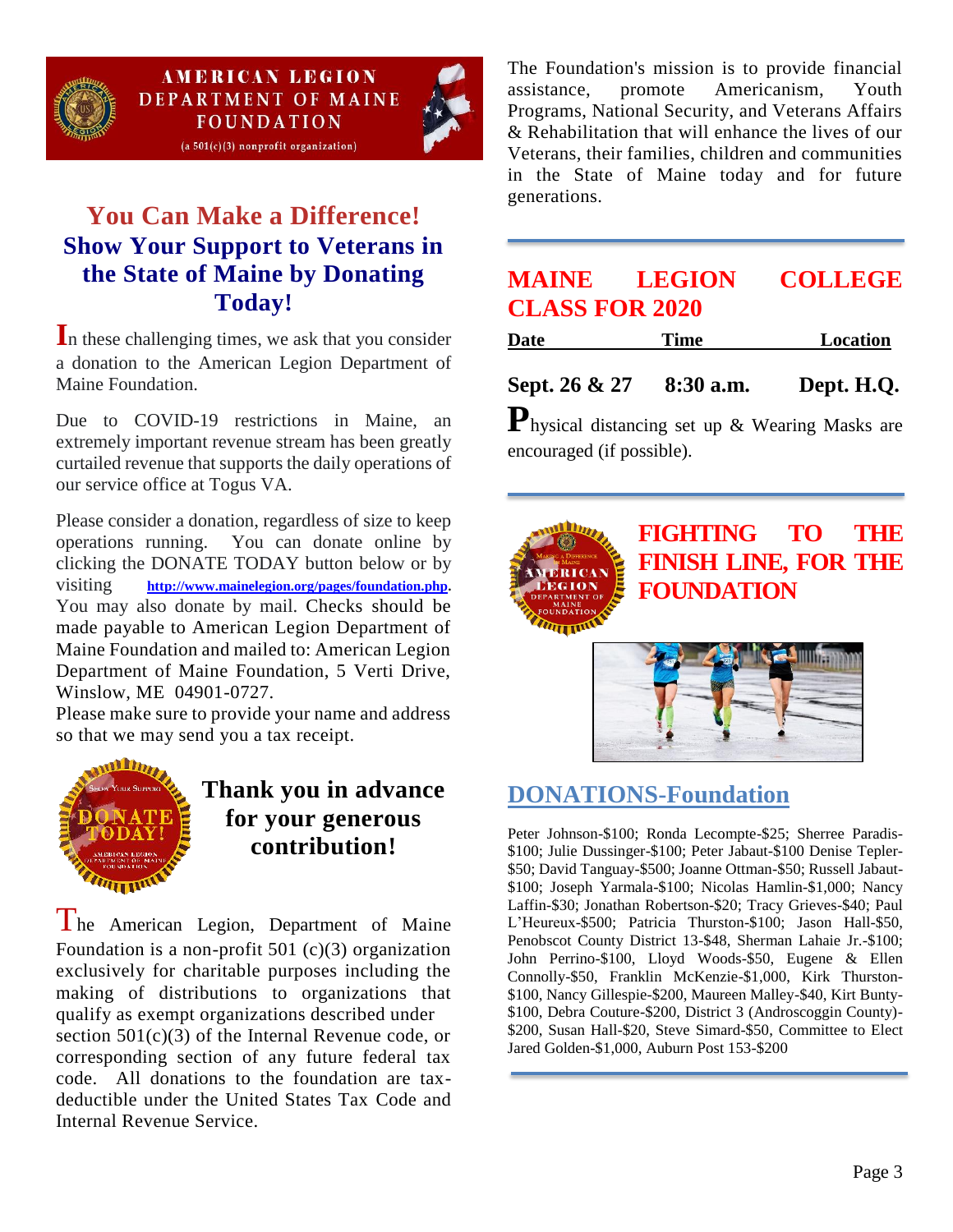# **CAR DONATION FUNDRAISING PROGRAM**

**O**wners of unused vehicles can donate them for possible tax credit and benefit Veterans in the state of Maine.

This is a free, convenient service for converting that extra car, truck, or RV into a tax deductible donation. Our affiliate program makes sure your vehicle is properly handled so you get your tax deduction and Veterans in Maine get the benefit of your donation. You can currently donate online by visiting www.vdac.com, or call 877-999-8322 to make your donation. For more information, contact The American Legion, Department of Maine at 207-873- 3229 or via email at

[www.legionme@mainelegion.org.](http://www.legionme@mainelegion.org)

### **MILITARY TRIVIA:**

**Q:** What was the name of the group of US Airmen, who went to Canada in 1939-40 to join the Royal Canadian Air Force and how many were there? *Submitted by Dwayne Hatfield, Mars Hill Post 118*

#### **[CORONAVIRUS \(COVID-19\) –](http://www.mainelegion.org/pages/news-events/covid-19-info.php) [INFORMATION](http://www.mainelegion.org/pages/news-events/covid-19-info.php)**

**For a complete listing of up-to-date information, cancellations and rescheduled events, please visit [www.mainelegion.org](http://www.mainelegion.org/) or click the following link: [CORONAVIRUS \(COVID-19\) –](http://www.mainelegion.org/pages/news-events/covid-19-info.php) INFORMATION** *[Including Cancellations &](http://www.mainelegion.org/pages/news-events/covid-19-info.php)  [Rescheduled Events](http://www.mainelegion.org/pages/news-events/covid-19-info.php)*



**Eastern Region of the Sons of The American Legion** Ladies and Gentlemen,

I would like to introduce to you our newest Candidate for high office of the Sons of The American Legion National Vice Commander. He has served as Squadron Commander, District Commander, many of Detachment offices including Detachment Commander. Currently he serves as our National Executive Committeeman, our own Richard "Dickie" Huntley.

I am recalling my own campaign for National Vice Commander and can tell you that it requires quite a bit of funds to pursue this high office in the Sons of The American Legion. It took \$10,000.00 to successfully achieve that goal. It remains the going rate and obviously he won't be able to do this alone and will need some help from the entire Department Maine American Legion Family.

I am asking that all squadrons send a donation to Dickie or if your Squadron can run a fundraiser or raffle on his behalf. If all Squadrons, or even perhaps Units or even Posts could assist in any way it would be greatly appreciated. You will see some fundraisers being advertised from our committee from time to time and would appreciate your involvement in that.

Please send all funds to Richard Huntley at 38 Whale Cove Rd., Machiasport, ME 04655.

As a matter of fact, we have T- Shirts available. The image shown here shows the front and back of the t-shirt. They are available in Forest Green and Navy Blue and cost \$20.00 apiece. Get every color. I think in the future there will be polo shirts in those colors but are not available yet.

I am very pleased to be able to give you this news and hope for your support for this candidate. It is not often that we, in the State of Maine, have the opportunity to assist one of our own to aspire to this lofty goal. I am positive that he will perform well and with our support he should represent this Detachment in an admirable way

If you should have a fundraising event or would like a visit from Dickie or myself, feel free to contact him or me Don Allisot, P O Box 438, Woolwich, ME. 04579, Phone (207) 751-2109.

> *Yours in Service, Don Allisot Chairman, Committee to Elect Dickie Huntley*

# **PAST COMMANDERS CLUB**

**I**f you are a Past Post Commander of The American Legion, Department of Maine and have not yet paid your annual dues to the Past Commander Club in support of the James V. Day Scholarship, please do so as soon as possible by filling out the attached form or visit

<http://www.mainelegion.org/pages/formsapplications.php> and click on the [Past Commanders Club \(Fillable\)](http://www.mainelegion.org/media/LEADERSHIP_LEDGER/PCC_2018_FILLABLE_2.pdf) form. Mail form along with \$2.00 per member to The American Legion, Past Commanders Club, 5 Verti Drive, Winslow,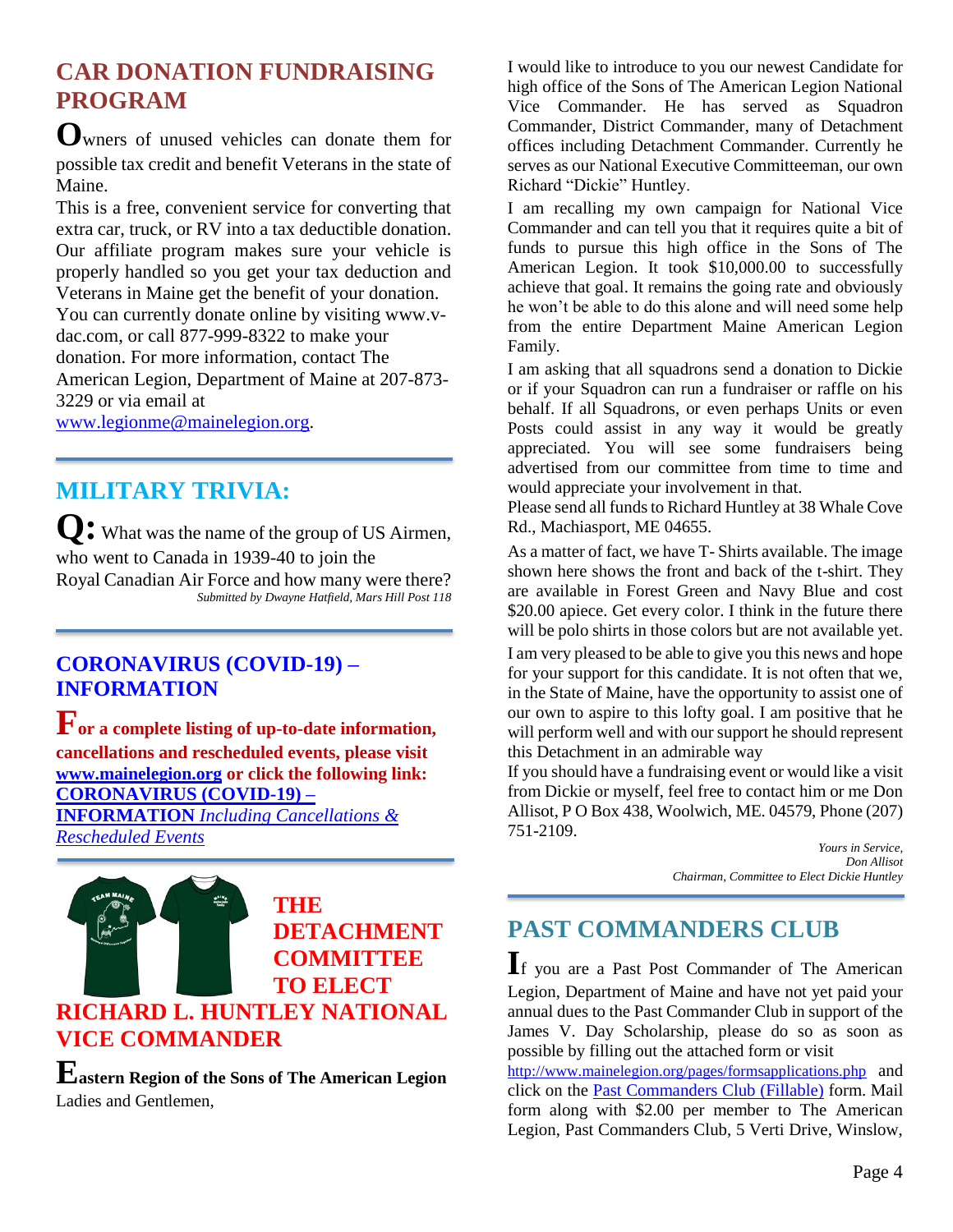Maine 04901-0727. It is because of you, and the members and officers of your Post that The American Legion, Department of Maine can authorized 2 students to receive a \$500 scholarship each year. Thank you for your support!

# **PAST COMMANDERS CLUB DUES**

**T**hank you to the following posts who sent in their dues to sponsor James V. Day Scholarship:

| Post $19 -$ Sanford                         | Post 20 - Brunswick      |
|---------------------------------------------|--------------------------|
| Post 24 - Rumford                           | Post 34 - Tenants Harbor |
| Post $35 -$ So. Portland Post 40 - Winthrop |                          |
| Post 41 - Milo                              | Post 49 - Van Buren      |
| Post 50 - Unity                             | Post $54$ – Wiscasset    |
| Post 58 - Buckfield                         | Post 59 – Pembroke       |
| Post 72 - So. Paris                         | Post $94 -$ Greenville   |
| Post 181 - Litchfield                       | Post $132 -$ Richmond    |
| Post 147 - Madawaska                        | Post 148 – Windham       |
| Post $153 -$ Auburn                         | Post $155 -$ Naples      |
| Post 157 – Stockton Springs                 | Post 197 – Westbrook     |
| Post $205 -$ Augusta                        | Post $207 -$ Trenton     |
| Post $216$ – Phippsburg                     |                          |
|                                             |                          |

### **VETERAN'S EMERGENCY FINANCIAL ASSISTANCE PROGRAM (VEFAP)**

**A**ttn: American Legion Posts in Maine. Do you know of a veteran in your community in need of assistance? Maybe someone who during these challenging times just needs a little help to keep them going? Worst of all how about that homeless veteran? How about the homeless veteran with children? If you do, we want to remind you all that The American Legion, Department of Maine can assist you to help these veterans during rough times. All you need to do is call Department at 207-660-9324 or 207-873-3229, Ext. 3 and we will be in contact as soon as possible or visit [http://www.mainelegion.org/pages/resources/va](http://www.mainelegion.org/pages/resources/va-resources.php)[resources.php.](http://www.mainelegion.org/pages/resources/va-resources.php) Remember that this program can assist you to help others.

# **MILITARY TRIVIA:**

**Answer to Military Trivia:** The Clayton Knight Committee opened it's first "secret" recruiting office as an 'advisory unit' (because of the Neutrality Act), at the Waldorf Astoria in NY in the spring of 1949, quickly followed by offices in many other cities.It's real purpose was to recruit trained airmen to come to Canada & enter the RCAF for the war effort. By Dec. 8, 1941, over 6000 airmen had been recruited into the Canadian air service & in the following year, approx. 1700 had returned to the US Service under a re-enrollment program.

# **GARY SINISE FDN FINANCIAL ASSISTANCE**

**G**ary Sinise Foundation offers financial assistance for military service members, veterans, first responders and their families affected by COVID-19.

With continued spread of the coronavirus (COVID-19) across the nation, the Gary Sinise Foundation's First Responder Outreach grants are available to first responders in need of personal protective equipment and gear when answering coronavirus-related service calls. The Foundation is also offering financial assistance should they become personally affected.

**"First responders can apply for a First Responder Grant for purchasing personal protective equipment and essential gear that guards against the transmission of the disease."**

Additionally, any military service members, veterans, first responders, and their families affected by COVID-19 can apply for financial assistance through an initiative of the Foundation's Relief and Resiliency program, called H.O.P.E. (heal, overcome, persevere, and excel).

[https://www.garysinisefoundation.org/contact/](https://www.garysinisefoundation.org/contact/?fbclid=IwAR2jnq0JCPEKWGfycGjsMqKf75bnESeWo_IPzh9_l6DgmDiJW0fwys4Y1co)